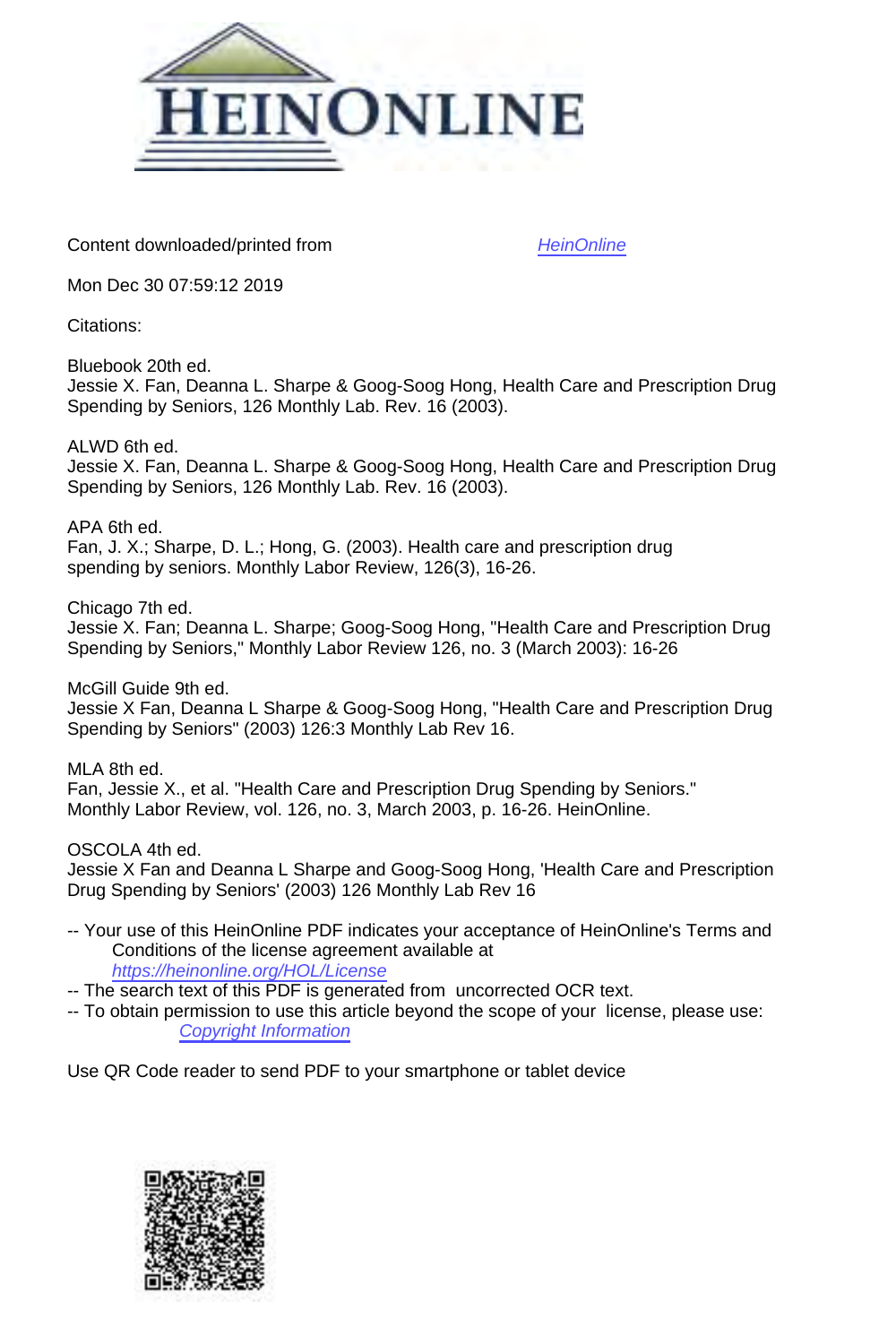# **Health care and prescription drug spending by seniors**

*Spending for health care and for prescription drugs among seniors* has increased over the 1980–97 period; the seniors who had insurance *coverage in addition to Medicare, on average, spent more on health care and prescription drugs than those who had Medicare coverage only*

Jessie X. Fan, Deanna L. Sharpe, and Goog-Soog Hong

Jessie X. Fan, Ph.D. Is associate professor of Family and Consumer Studies at the University of Utah, E-Mail: fan@fcs.utah.edu; Deanna L. Sharpe, Ph.D, Is associate professor of Family and Consumer Economics at the University of Missouri-Columbia. E-Malil: SharpeD@mlssourl.edu. Goog-Soog Hong, Ph.D. Is associate dean In the School of Graduate Studies and Professor of Consumer Sciences at Utah State University. E-Mail: shong78@cc.usu.edu.

ut-of-pocket spending on prescription drugs increased 411 percent between 1970 and 1997, based on nominal aggregate figures from the Health Care Financing Administration.' With the exception of health insurance premium payments, prescription drug expenses represent the single largest component of out-of-pocket spending on health care (17 percent of the total health care dollar, on average). Prescription drug expenses account for as much as those spent on physician care, vision care services, and medical supplies combined.<sup>2</sup> Many seniors, especially those with low income and those with multiple health problems, often must make a difficult choice between health care and other consumption needs.' According to the American Enterprise Institute, more than 10 percent of seniors spend up to \$5,000 annually on prescription drugs and nearly one-fourth of Medicare beneficiaries are living on less than \$600 per month.<sup>4</sup>

Although Medicare provides basic medical coverage for virtually all of the Nation's seniors who are aged 65 and older and for those under age 65 with certain severe disabilities, it does not provide coverage for prescription drugs. Consequently, seniors often turn to other insurance sources to defray costs of prescription drugs and other medical expenses. About 1 in 10 seniors have assets and income low enough to qualify for Medicaid.' To cover expenses that Medicare does not cover, nearly 3 in 4 seniors purchase additional insurance through their former employer or through private purchase.<sup>6</sup> Still, about one-third of Medicare beneficiaries do not have coverage for prescription drugs and, among those who do, coverage is often inadequate relative to expenses.7 Further, prescription drug coverage is becoming increasingly expensive to obtain, as both public and private insurers have shifted costs to the ultimate consumer in the form of higher premiums, deductibles, and copayments and as some insurance providers have cut-back or eliminated coverage for prescription drugs.'

Given the importance of prescription drugs to the health care of seniors, the addition of prescription drug benefits to Medicare has become an important public health policy issue. This article examines this issue in-depth by using the Consumer Expenditure Surveys from 1980 to 1997 to answer the following research questions:

- 1. What is the trend in out-of-pocket spending for health care in general and for prescription drugs in particular for the consumers aged 65 and older, both in terms of real dollars and budget shares?
- 2. What is the trend in purchasing health insurance to supplement Medicare for consumers aged 65 and older?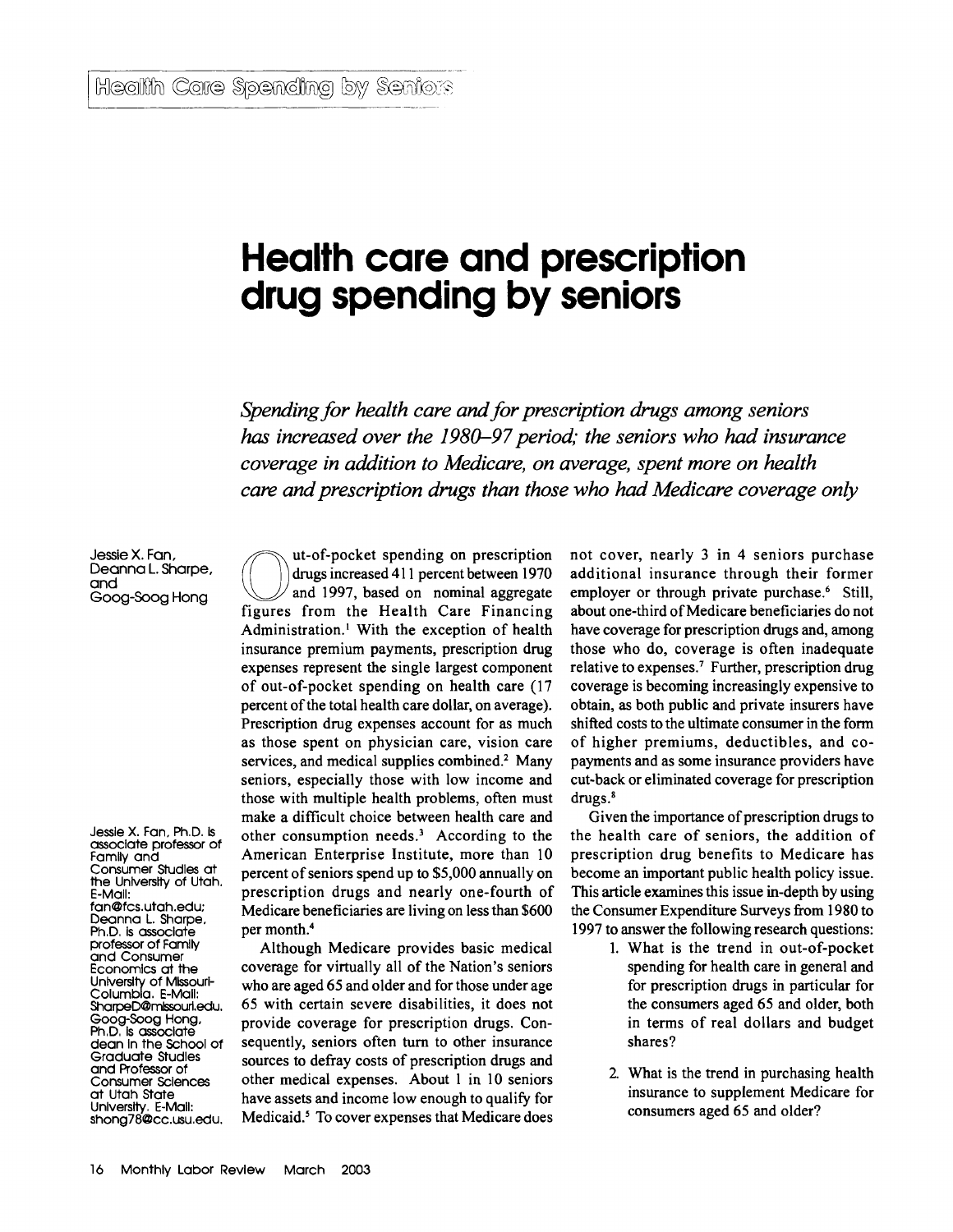- 3. For individuals who are aged 65 and older, what is the relationship between having health insurance that supplements Medicare and out-of-pocket spending on prescription drugs? Does this relationship vary over time and by the type of health insurance? What are the determinants of out-ofpocket spending on health care and prescription drugs?
- 4. What is the relationship between having additional insurance coverage and total out-of-pocket health care expenditures, and does this relationship vary over time and by the type of health insurance? What are the other determinants of total out-of-pocket health care expenditures?

The results of this study provide detailed information for the current debate on prescription drug coverage for Medicare recipients.

## **Relevant literature**

The consensus of previous research on out-of-pocket spending on health care in general and prescription drugs in particular, is that seniors are heavy users of medical care. They make up about 13 percent of the population, but they account for more than 35 percent of all health care expenditures, 34 percent of all prescriptions dispensed, and 42 percent of prescription drug expenditures.' Marilyn Doss Ruffin found that the household budget share for medical care and for housing was considerably greater for elderly consumers, compared with medical care and housing for consumers of all ages.<sup>10</sup> Similarly, Rose M. Rubin and Kenneth Koelln note that consumers aged 65 and older devote a larger proportion of total health expenditures to health insurance, prescription drugs, and medical supplies, as compared with the proportion for consumers aged 64 and younger.<sup>11</sup>

Another study found that seniors aged 75 and older spend more on all components of health care, compared with seniors aged 65 to 74.<sup>12</sup> Still another study, investigating differences in consumer spending by working and nonworking elderly households, concluded that, regardless of income level, the nonworking elderly households spent more on health care than working elderly households did.<sup>13</sup> Furthermore, disaggregating categories of health spending by income level and work status for 62 to 74 year olds, this study found significant differences for overall health care expenditures and for health insurance premiums. It also found significant differences for prescription drug purchases among seniors with incomes between \$15,000 and \$29,999. Rubin and Koelln

compared the health spending of high income seniors with the low income elderly.<sup>14</sup> They concluded that a higher share of total expenditures (13.6 percent) was devoted to out-ofpocket health expenditures for seniors with low incomes, compared with those having high incomes (7.7 percent).

According to a study by Families USA, a nonprofit advocate for consumer health care, the cost of the top 50 prescription drugs used by seniors increased at four times the rate of inflation during  $1998<sup>15</sup>$  When public and private insurers shift the costs of health care goods and services to the ultimate consumers, such cost increases for prescription drugs can represent a major financial burden for seniors.

## **Burdens of health care spending**

Every year, about 90 percent of Medicare beneficiaries get at least one prescription filled. But, the financial burden associated with prescription drug expenditures is not evenly distributed among seniors. Financial resources, health conditions, and access to health insurance that offers prescription drug coverage vary. Seniors with higher than average prescription drug costs are likely to be in relatively poor health; have severe functional limitations; be aged 75 or older or younger and disabled; and lack prescription drug coverage, but have purchased supplemental insurance.<sup>16</sup> Seniors with modest incomes (135 percent to 200 percent of the poverty threshold) have the highest average out-ofpocket drug expenses, whereas seniors who have incomes less than 100 percent of poverty with no Medicaid benefits spend the largest percent of their income on prescription  $drues.$ <sup>17</sup>

Although a supplemental health insurance policy can help defray out-of-pocket costs for prescription drugs, not all seniors can afford this coverage. Further, among the supplemental health policies, there is wide variation in coverage, co-payments, deductibles, and stop-loss limits. A few seniors are fortunate enough to obtain supplemental health coverage that pays 100 percent of prescription drug costs, but that scenario is rare.<sup>18</sup> More than half of the seniors who spent \$500 or more annually on out-of-pocket expenses for prescription drugs and more than 40 percent of seniors spending \$1,000 or more had some type of prescription drug coverage. One-third of all Medicare beneficiaries have no prescription drug coverage; in rural areas, nearly half of all Medicare beneficiaries lack prescription drug benefits.<sup>19</sup> A survey of Medicare beneficiaries was conducted by the Health Care Financing Administration to investigate the proportion of health care spending devoted to prescription drugs across several States. The survey revealed wide variation in the proportion of prescription drug spending among Medicare beneficiaries living in different States-from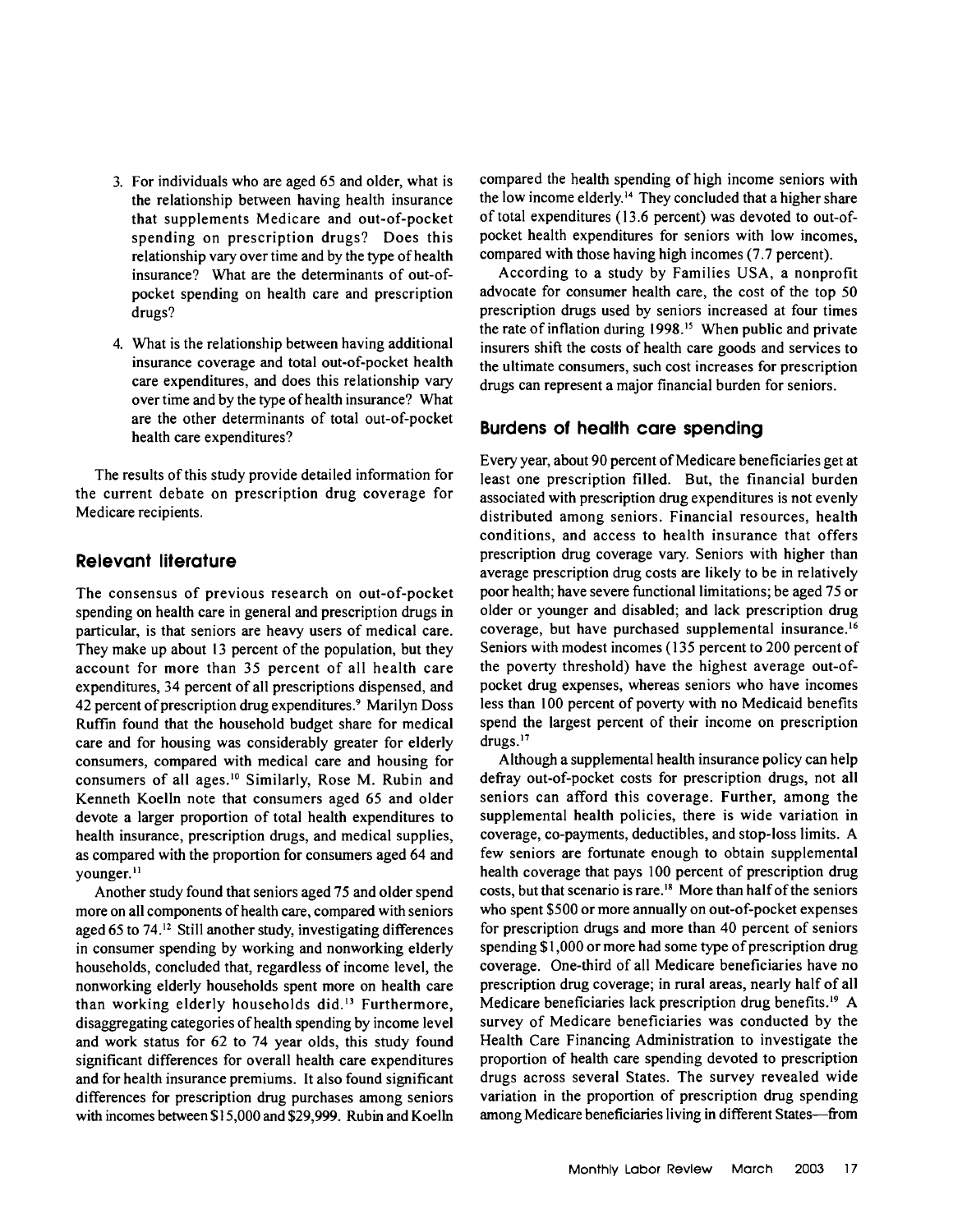a low of 12 percent in Missouri to a high of 67 percent in Kentucky.<sup>20</sup> In addition, the survey found that almost onefourth of all Medicare beneficiaries have private sector coverage through a former employer, but the number of firms offering such coverage had fallen by 25 percent between 1994 and 1998, and may continue to fall, as firms seek ways to rein in rising health-care costs.<sup>21</sup>

In light of these facts, it is of interest to examine trends in spending on health care and prescription drugs by seniors and to explore the possible impact that having health insurance, other than Medicare might have had on those trends.

## **Methods**

*Data andsample.* Data for this study are from the Interview portion of the 1980 to 1997 Consumer Expenditure (CE) surveys.<sup>22</sup> The Consumer Expenditure survey collects data quarterly from approximately 5,000 consumer units in a rotating panel design. A consumer unit is defined as all members of a household related by blood, marriage, adoption or other legal arrangements; or as someone living alone or sharing quarters with others, but financially independent; or as two or more persons who pool income and make joint expenditures. The survey is designed to collect data regarding both regular and relatively large household expenses. Although the focus of the survey is on expenditures, limited data on demographic, social, and economic characteristics of members of the consumer unit are also obtained.

Unless a consumer unit decides not to continue with the survey, it will remain in the sample for five consecutive quarters. First quarter data are not included in the survey, but are used to compare responses obtained in subsequent quarters. Each quarter, 20 percent of the sample rotates out and a new 20 percent sample is added.

For this study, a sample of 3,423 households was used, with about 200 households for each year. The following five sample selection criteria were used:

- 1. For each year from 1980 to 1997, consumer units that contributed to four consecutive quarters of information in a given year were selected
- 2. Complete income reporters were selected  $23$
- 3. The reference person or spouse of the consumer unit had to be age 65 or older at the time of the interview in order to be included in the study
- 4. Consumer units with positive income and positive total health care expenditures were included
- 5. Because estimates in expenditure studies are very sensitive to outliers, consumer units with real value of total health care expenditure greater than 3 standard deviations from the mean were excluded from the study.

*Measurements and Analytical Methods.* The main variables of interest were annual total out-of-pocket health care expenditures, health insurance coverage to supplement Medicare, and annual total out-of-pocket prescription drug expenditures. To answer the first research question, the average annual out-of-pocket health care expenditures (in 1997 dollars) and prescription drug expenditures (in 1997 dollars) were plotted. In addition, the budget shares<sup>24</sup> of both total health care and prescription drug expenditures for each year were plotted. To address the second research question, a set of logistic regressions was estimated. The dependent variable for the first logistic regression was whether the seniors had any insurance coverage other than Medicare. The dependent variables for the next four logistic regressions were whether seniors had a particular type of insurance plan to supplement Medicare, such as: a commercial health insurance, a Blue Cross */* Blue Shield health insurance plan, a health maintenance organization (HMO) plan, or a commercial Medicare supplement. To answer the third research question, OLS regression analyses were run using out-of-pocket prescription drug expenditures as the dependent variable. Two models were estimated with dollar expenditures for prescription drugs (1997 constant dollar) and budget shares of prescription drug expenditures as dependent variables. The year and the incidence of insurance coverage were included as independent variables, along with other control variables. To gain insights into the fourth research question, which queries the relationship between insurance coverage and overall health care expenditures, two additional models were estimated with total out-of-pocket health care expenditures and budget shares of total out-ofpocket health care expenditures as dependent variables.

The control variables used in this study include annual after-tax income in 1997 constant dollars; age of the reference person; race or ethnicity (non-Hispanic White as the reference group, non-Hispanic Black, Hispanics, and other races); education (less than high school, high school as the reference group, and college or more); employment status (retired as the reference group, and still working); family size; family type (husband-wife family as the reference group, single male head, single female head, and other families); Medicaid eligibility; housing tenure (renter as the reference group, owner with mortgage, owner without mortgage); and region<sup>25</sup> (urban Northeast, urban Midwest, urban South as the reference group, urban West, and rural).

### **Results**

*Trend of out-of-pocket spending.* The average total out-ofpocket health care expenditures (in 1997 constant dollars) generally increased over time for senior households, reaching the highest point in 1989, and then slightly decreasing for a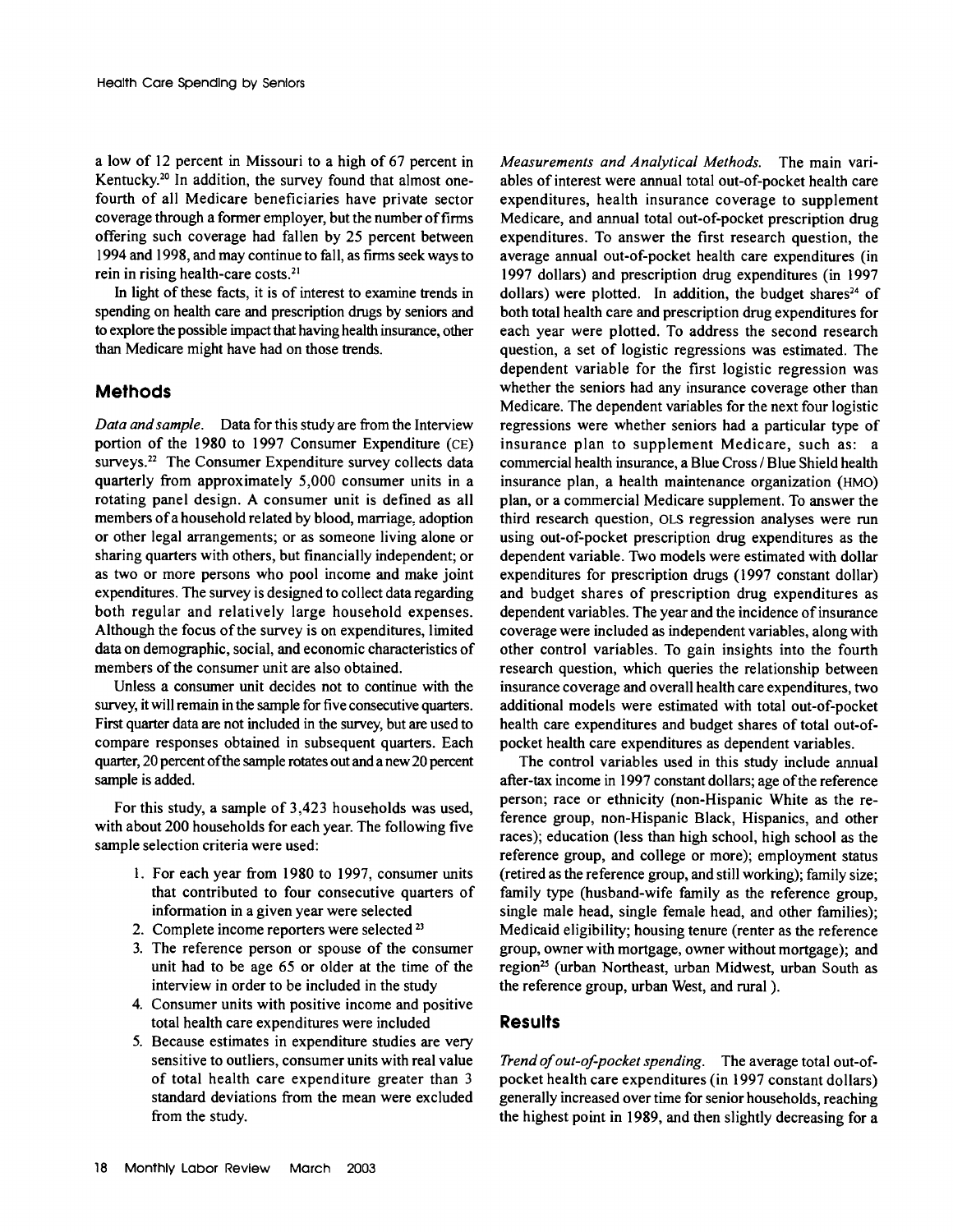few years and increasing again in 1997. (See chart **1.)** The budget share of health care also increased over the same time period, but at a lower rate. (See chart 2.) In 1980, the seniors' average total household health care expenditures was \$1,434, compared with \$2,590 in 1997—an 81-percent increase in real dollar amount, and a 35-percent increase in budget share. The real expenditure on prescription drugs also increased over time-\$249 in 1980 and \$492 in 1997. This was a 169 percent increase in real dollar amount and a 34-percent increase in budget share.

*Additional insurance coverage.* Table 1 shows descriptive statistics of seniors with supplemental health insurance coverage to Medicare. They are compared with seniors having no additional insurance coverage. The descriptive statistics show that, on average, the seniors without additional health insurance coverage were more likely to be Black non-Hispanic or Hispanic, not-working, single, having less than a high school education, and eligible for Medicaid. They also had lower incomes. The average annual total expenditure on health care was much lower for the group without additional insurance (\$1,210), compared with the group having additional insurance (\$2,805). Both out-ofpocket expenditures on health insurance and on prescription drugs were higher for the group with additional insurance. The same pattern is true for budget share measures.

Table 2 presents the logistic regression results on supplemental insurance coverage. The dependent variable for the first regression was whether a senior household carried any health insurance to supplement Medicare. The results show that over the years, the probability of purchasing additional insurance had not changed, when other factors were controlled. However, when different types of insurance were analyzed, a clear trend emerged. Over the years, senior consumers were more likely to purchase HMO plans and commercial Medicare supplements, and less likely to purchase other commercial health insurance or Blue Cross/ Blue Shield coverage.

Total after-tax income was positively related to the likelihood of purchasing additional insurance, other things being equal. Further investigation shows that higher income was positively related to the probability of being covered by a commercial Medicare supplement, but not related to being covered by the other three types of insurance (HMOs, Blue Cross/Blue Shield, and other commercial insurance). The older the reference person, the more likely his or her household

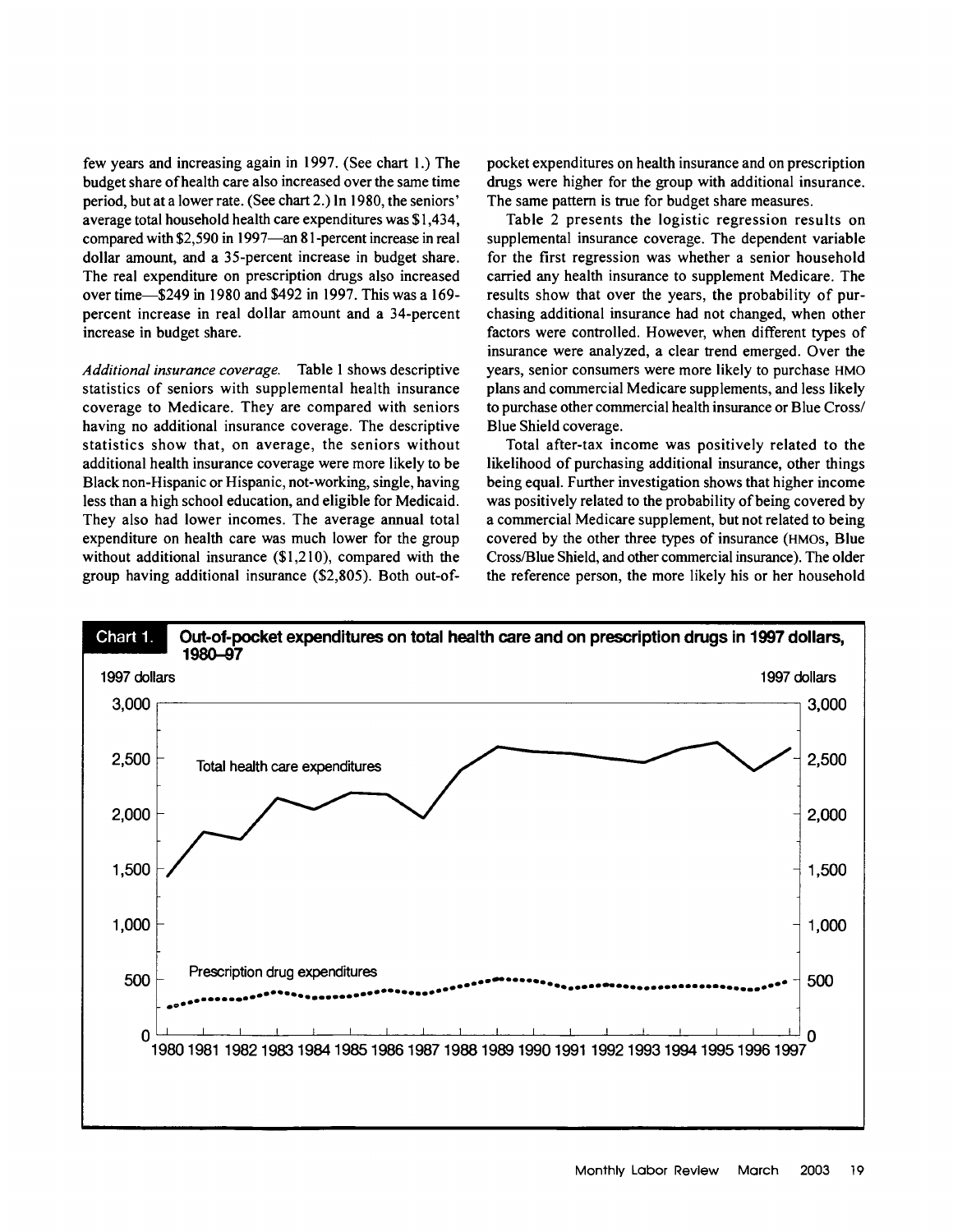purchased some additional insurance coverage. In particular, age was positively associated with the probability of purchasing Blue Cross/Blue Shield and commercial Medicare supplement plans. It was, however, negatively related with the probability of purchasing other types of commercial health insurance, when other factors were held the same.

Ethnicity made a difference in senior consumers' probability of purchasing additional insurance, indicated by non-Hispanic Blacks and Hispanics being less likely to purchase additional insurance coverage. Compared with non-Hispanic White seniors, non-Hispanic Black seniors were less likely to purchase all types of insurance coverage plans with the exception of HMO plans, other things being equal. Hispanic seniors were less likely to purchase either other types of commercial health insurance plans or Blue Cross/ Blue Shield plans. Although there was no statistically significant difference between seniors of other races and non-Hispanic White seniors in terms of having any additional insurance coverage, seniors of other races were more likely to have HMO plans, and less likely to have Blue Cross/Blue Shield plans.

Holding other things equal, seniors with less than a high school education were less likely to have health insurance coverage other than Medicare. In particular, they were less likely to have HMO plans and commercial Medicare supplement plans. There was no statistically significant difference between seniors with a high school education and those with a college or post-college education in their purchasing pattern for health insurance. If the reference person was still working at the time of the interview, then his or her household was more likely to have insurance coverage other than Medicare.

Compared with married-couple households, households headed by single males were less likely to purchase additional insurance coverage. They were less likely to purchase a commercial Medicare supplement and other types of commercial health insurance. Both households headed by single females and nontraditional families were more likely to purchase Blue Cross/Blue Shield plans, compared with married senior households. Family size was related positively with the probability of purchasing HMO plans, other things being equal.

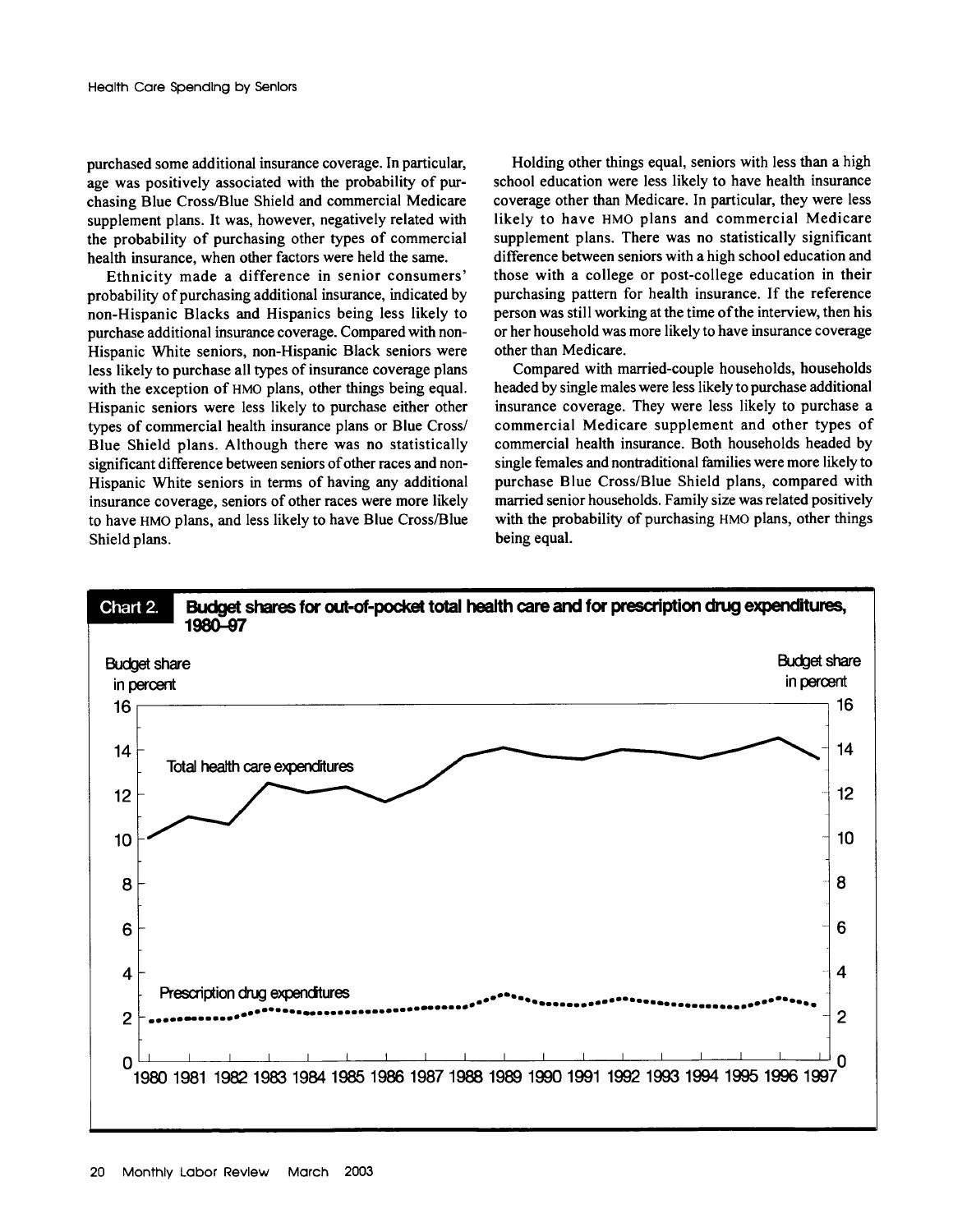| ltem<br><b>Standard deviation</b><br><b>Standard deviation</b><br>Mean<br>Maan<br>2.804.89<br>1.858.52<br>1,210.21<br>1.213.76<br>258.54<br>1,550.01<br>1,067.00<br>401.80<br>623.93<br>281.80<br>499.63<br>472.65<br>8.58<br>14.95<br>9.13<br>7.24<br>5.94<br>3.49<br>2.79<br>8.63<br>2.62<br>3.59<br>1.93<br>3.48<br>16,236.89<br>12,237.09<br>22,023.41<br>14,896.22<br>24,759.07<br>20,954.54<br>19,050.29<br>18,334.80<br>74.16<br>6.61<br>74.07<br>6.68<br>.90<br>.30<br>.74<br>.44<br>.05<br>.23<br>.17<br>.38<br>.02<br>.06<br>.24<br>.15<br>.02<br>.16<br>.03<br>.16<br>.42<br>.49<br>.55<br>.50<br>.50<br>.37<br>.48<br>.45<br>.27<br>.13<br>.34<br>.08<br>.22<br>.42<br>.18<br>.38<br>.78<br>.42<br>.82<br>.38<br>1.00<br>1.72<br>1.09<br>1.86<br>.52<br>.39<br>.49<br>.50<br>.36<br>.08<br>.27<br>.15<br>.35<br>.48<br>.30<br>.46<br>31<br>.31<br>.11<br>.11<br>.84<br>.37<br>.68<br>.47<br>.37<br>.32<br>.47<br>.16<br>.39<br>.31<br>.18<br>.46<br>.37<br>.34<br>.14<br>.16<br>.48<br>.50<br>.65<br>.53<br>.26<br>.44<br>.28<br>.45<br>.22<br>.42<br>.21<br>.41<br>.42<br>.22<br>.23<br>.41<br>.39<br>.39<br>.19<br>.19 |     | Do not have other insurance | Have other insurance |     |  |
|--------------------------------------------------------------------------------------------------------------------------------------------------------------------------------------------------------------------------------------------------------------------------------------------------------------------------------------------------------------------------------------------------------------------------------------------------------------------------------------------------------------------------------------------------------------------------------------------------------------------------------------------------------------------------------------------------------------------------------------------------------------------------------------------------------------------------------------------------------------------------------------------------------------------------------------------------------------------------------------------------------------------------------------------------------------------------------------------------------------------------------------|-----|-----------------------------|----------------------|-----|--|
| Total health care expenditure, 1997 dollars<br>Total health insurance expenditure, 1997 dollars<br>Prescription drugs expenditure, 1997 dollars<br>Total health care budget share, in percent<br>Health care insurance budget share, in percent<br>Prescription drugs budget share, in percent                                                                                                                                                                                                                                                                                                                                                                                                                                                                                                                                                                                                                                                                                                                                                                                                                                       |     |                             |                      |     |  |
|                                                                                                                                                                                                                                                                                                                                                                                                                                                                                                                                                                                                                                                                                                                                                                                                                                                                                                                                                                                                                                                                                                                                      |     |                             |                      |     |  |
|                                                                                                                                                                                                                                                                                                                                                                                                                                                                                                                                                                                                                                                                                                                                                                                                                                                                                                                                                                                                                                                                                                                                      |     |                             |                      |     |  |
|                                                                                                                                                                                                                                                                                                                                                                                                                                                                                                                                                                                                                                                                                                                                                                                                                                                                                                                                                                                                                                                                                                                                      |     |                             |                      |     |  |
|                                                                                                                                                                                                                                                                                                                                                                                                                                                                                                                                                                                                                                                                                                                                                                                                                                                                                                                                                                                                                                                                                                                                      |     |                             |                      |     |  |
|                                                                                                                                                                                                                                                                                                                                                                                                                                                                                                                                                                                                                                                                                                                                                                                                                                                                                                                                                                                                                                                                                                                                      |     |                             |                      |     |  |
|                                                                                                                                                                                                                                                                                                                                                                                                                                                                                                                                                                                                                                                                                                                                                                                                                                                                                                                                                                                                                                                                                                                                      |     |                             |                      |     |  |
|                                                                                                                                                                                                                                                                                                                                                                                                                                                                                                                                                                                                                                                                                                                                                                                                                                                                                                                                                                                                                                                                                                                                      |     |                             |                      |     |  |
|                                                                                                                                                                                                                                                                                                                                                                                                                                                                                                                                                                                                                                                                                                                                                                                                                                                                                                                                                                                                                                                                                                                                      |     |                             |                      |     |  |
|                                                                                                                                                                                                                                                                                                                                                                                                                                                                                                                                                                                                                                                                                                                                                                                                                                                                                                                                                                                                                                                                                                                                      |     |                             |                      |     |  |
|                                                                                                                                                                                                                                                                                                                                                                                                                                                                                                                                                                                                                                                                                                                                                                                                                                                                                                                                                                                                                                                                                                                                      |     |                             |                      |     |  |
|                                                                                                                                                                                                                                                                                                                                                                                                                                                                                                                                                                                                                                                                                                                                                                                                                                                                                                                                                                                                                                                                                                                                      |     |                             |                      |     |  |
|                                                                                                                                                                                                                                                                                                                                                                                                                                                                                                                                                                                                                                                                                                                                                                                                                                                                                                                                                                                                                                                                                                                                      |     |                             |                      |     |  |
|                                                                                                                                                                                                                                                                                                                                                                                                                                                                                                                                                                                                                                                                                                                                                                                                                                                                                                                                                                                                                                                                                                                                      |     |                             |                      |     |  |
|                                                                                                                                                                                                                                                                                                                                                                                                                                                                                                                                                                                                                                                                                                                                                                                                                                                                                                                                                                                                                                                                                                                                      |     |                             |                      |     |  |
|                                                                                                                                                                                                                                                                                                                                                                                                                                                                                                                                                                                                                                                                                                                                                                                                                                                                                                                                                                                                                                                                                                                                      |     |                             |                      |     |  |
|                                                                                                                                                                                                                                                                                                                                                                                                                                                                                                                                                                                                                                                                                                                                                                                                                                                                                                                                                                                                                                                                                                                                      |     |                             |                      |     |  |
|                                                                                                                                                                                                                                                                                                                                                                                                                                                                                                                                                                                                                                                                                                                                                                                                                                                                                                                                                                                                                                                                                                                                      |     |                             |                      |     |  |
|                                                                                                                                                                                                                                                                                                                                                                                                                                                                                                                                                                                                                                                                                                                                                                                                                                                                                                                                                                                                                                                                                                                                      |     |                             |                      |     |  |
|                                                                                                                                                                                                                                                                                                                                                                                                                                                                                                                                                                                                                                                                                                                                                                                                                                                                                                                                                                                                                                                                                                                                      |     |                             |                      |     |  |
|                                                                                                                                                                                                                                                                                                                                                                                                                                                                                                                                                                                                                                                                                                                                                                                                                                                                                                                                                                                                                                                                                                                                      |     |                             |                      |     |  |
|                                                                                                                                                                                                                                                                                                                                                                                                                                                                                                                                                                                                                                                                                                                                                                                                                                                                                                                                                                                                                                                                                                                                      |     |                             |                      |     |  |
|                                                                                                                                                                                                                                                                                                                                                                                                                                                                                                                                                                                                                                                                                                                                                                                                                                                                                                                                                                                                                                                                                                                                      |     |                             |                      |     |  |
|                                                                                                                                                                                                                                                                                                                                                                                                                                                                                                                                                                                                                                                                                                                                                                                                                                                                                                                                                                                                                                                                                                                                      |     |                             |                      |     |  |
|                                                                                                                                                                                                                                                                                                                                                                                                                                                                                                                                                                                                                                                                                                                                                                                                                                                                                                                                                                                                                                                                                                                                      |     |                             |                      |     |  |
|                                                                                                                                                                                                                                                                                                                                                                                                                                                                                                                                                                                                                                                                                                                                                                                                                                                                                                                                                                                                                                                                                                                                      |     |                             |                      |     |  |
|                                                                                                                                                                                                                                                                                                                                                                                                                                                                                                                                                                                                                                                                                                                                                                                                                                                                                                                                                                                                                                                                                                                                      |     |                             |                      |     |  |
|                                                                                                                                                                                                                                                                                                                                                                                                                                                                                                                                                                                                                                                                                                                                                                                                                                                                                                                                                                                                                                                                                                                                      |     |                             |                      |     |  |
|                                                                                                                                                                                                                                                                                                                                                                                                                                                                                                                                                                                                                                                                                                                                                                                                                                                                                                                                                                                                                                                                                                                                      |     |                             |                      |     |  |
|                                                                                                                                                                                                                                                                                                                                                                                                                                                                                                                                                                                                                                                                                                                                                                                                                                                                                                                                                                                                                                                                                                                                      |     |                             |                      |     |  |
|                                                                                                                                                                                                                                                                                                                                                                                                                                                                                                                                                                                                                                                                                                                                                                                                                                                                                                                                                                                                                                                                                                                                      |     |                             |                      |     |  |
|                                                                                                                                                                                                                                                                                                                                                                                                                                                                                                                                                                                                                                                                                                                                                                                                                                                                                                                                                                                                                                                                                                                                      |     |                             |                      |     |  |
|                                                                                                                                                                                                                                                                                                                                                                                                                                                                                                                                                                                                                                                                                                                                                                                                                                                                                                                                                                                                                                                                                                                                      |     |                             |                      |     |  |
|                                                                                                                                                                                                                                                                                                                                                                                                                                                                                                                                                                                                                                                                                                                                                                                                                                                                                                                                                                                                                                                                                                                                      |     |                             |                      |     |  |
|                                                                                                                                                                                                                                                                                                                                                                                                                                                                                                                                                                                                                                                                                                                                                                                                                                                                                                                                                                                                                                                                                                                                      |     |                             |                      |     |  |
|                                                                                                                                                                                                                                                                                                                                                                                                                                                                                                                                                                                                                                                                                                                                                                                                                                                                                                                                                                                                                                                                                                                                      |     |                             |                      |     |  |
|                                                                                                                                                                                                                                                                                                                                                                                                                                                                                                                                                                                                                                                                                                                                                                                                                                                                                                                                                                                                                                                                                                                                      |     |                             |                      |     |  |
|                                                                                                                                                                                                                                                                                                                                                                                                                                                                                                                                                                                                                                                                                                                                                                                                                                                                                                                                                                                                                                                                                                                                      | .11 | .31                         | .13                  | .34 |  |

Seniors who were eligible for Medicaid were less likely to have any Blue Cross/Blue Shield insurance coverage, compared with those who were not eligible for Medicaid. Homeowners also were more likely to have commercial Medicare supplements and other types of commercial health insurance plans than renters, *ceteris paribus.*

Analysis of regional differences reveal that, senior households in the urban Northwest were more likely than senior households **in** the urban South to have Blue Cross/ Blue Shield plans, but less likely to have commercial Medicare supplements or other commercial health insurance. Senior households in the urban West were less likely to have health insurance coverage to supplement Medicare, when compared with seniors living in the urban South. However, seniors living in the urban West were more likely to have HMOs, and less likely to have commercial health insurance or Blue Cross/ Blue Shield plans. Senior households living in rural areas were no different from those living in the urban South.

*Insurance coverage and prescription drug expenditures.* For seniors without any additional insurance coverage other than Medicare, neither the real dollar expenditures on, nor budget shares for out-of-pocket prescription drugs increased in a statistically significant manner from **1980** to **1997.** (See table **3.)** The prescription drug expenditures increased at different paces for seniors with different types of health insurance plans. Seniors with commercial Medicare supplement insurance plans had the largest average increase per year on average, both in terms of dollar amount and in terms of budget share. The regression results show that, holding other things equal, seniors with commercial Medicare supplement insurance plans had about a \$12-per year increase in **1997** constant dollars, compared with a \$9-per year increase for those with Blue Cross/Blue Shield coverage and other types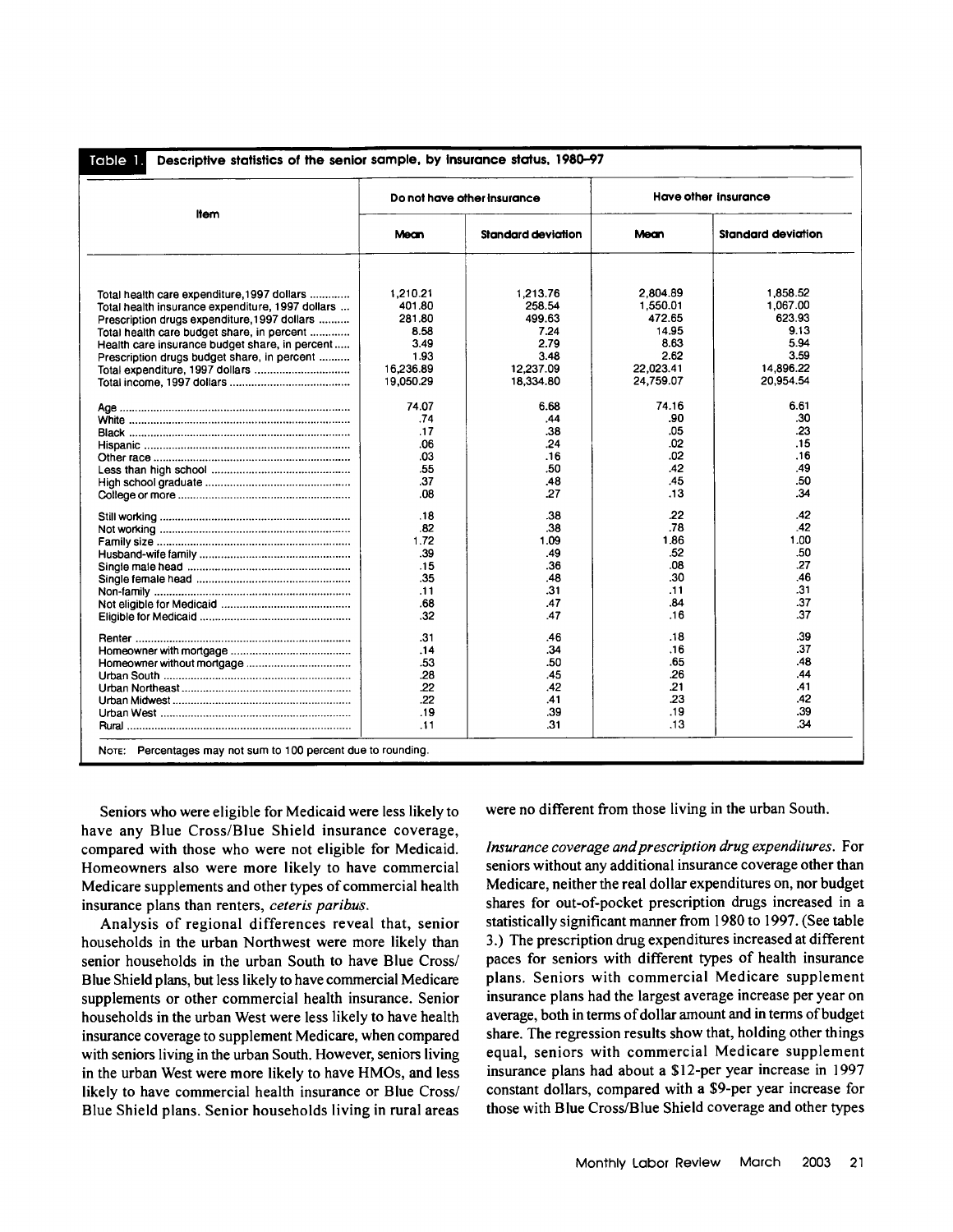**o** Logistic regression results on insurance coverage for seniors, **1980-97**

| ltem                   |                           | All insurance  | Commercial insurance                     |             | <b>Blue Cross/Blue Shield</b> |             |
|------------------------|---------------------------|----------------|------------------------------------------|-------------|-------------------------------|-------------|
|                        | Coefficient               | Chi-squared    | Coefficient                              | Chi-squared | Coefficient                   | Chi-squared |
|                        | $-7.75$                   | 11.63          | 5.32                                     | 4.51        | $-8.30$                       | 12.64       |
|                        | .00                       | 0.01           | $-.01$                                   | $2.66^*$    | $-.06$                        | 43.25       |
| Log (real income)      | .18                       | 5.23           | .12                                      | 1.99        | .07                           | .78         |
|                        | 1.57                      | 10.39          | $-1.75$                                  | 10.58       | 1.66                          | 11.17       |
|                        | $-1.09$                   | 64.46          | - 56                                     | 9.78        | $-.83$                        | 22.23       |
|                        | $-.91$                    | 19.27          | $-.44$                                   | $2.67*$     | $-90$                         | 9.40        |
|                        | $-20$                     | 0.60           | $-.11$                                   | .16         | $-.76$                        | 4.53        |
| Less than high school  | $-.20$                    | 5.03           | $-04$                                    | .20         | $-.13$                        | 1.95        |
| College and above      | .13                       | 0.92           | .06                                      | .17         | $-.04$                        | .07         |
|                        | .18                       | $2.92^{\circ}$ | .09                                      | .75         | .13                           | 1.58        |
|                        | .06                       | 1.26           | .02                                      | .21         | .06                           | .95         |
| Male single head       | $-.62$                    | 17.29          | -.36                                     | 4.19        | $-.21$                        | 1.56        |
| Female single head     | $-.01$                    | 0.01           | $-.19$                                   | 2.14        | .24                           | $3.73 -$    |
|                        | $-.01$                    | 0.01           | .02                                      | .02         | .34                           | 6.64        |
| Medicare eligible      | $-.39$                    | 9.09           | $-.11$                                   | .57         | $-24$                         | $3.07*$     |
| Owner with mortgage    | .43                       | 9.84           | .27                                      | $3.09 -$    | .17                           | 1.40        |
| Owner without mortgage | .44                       | 20.54          | .27                                      | 5.37        | .00                           | .00         |
|                        | $-.12$                    | $1.04*$        | $-41$                                    | 10.66       | .68                           | 37.80       |
|                        | $-02$                     | 0.02           | $-.10$                                   | .72         | $-.10$                        |             |
|                        | $-.21$                    | 3.08           | - 32                                     | 5.96        |                               | 86.         |
|                        |                           |                |                                          |             | $-.62$                        | 20.86 ***   |
|                        | .19                       | 2.04           | .21                                      | 2.36        | $-18$                         | 1.65        |
| Max-rescaled R-squared | .13                       | $\ddotsc$      | .05                                      |             | .10                           | $\cdots$    |
|                        | <b>Health Maintenance</b> | Organization   | <b>Commercial Medicare</b><br>supplement |             |                               |             |
| ltem                   | Coefficient               | Chi-squared    | Coefficient                              | Chi-squared |                               |             |
|                        |                           |                |                                          |             |                               |             |
|                        | $-3.41$                   | 0.67           | $-7.04$                                  | 8.61        |                               |             |
|                        | .07                       | 24.89          | .03                                      | 14.48       |                               |             |
| Log (real income)      | .22                       | 2.54           | .15                                      | 3.44        |                               |             |
|                        | $-64$                     | .51            | .95                                      | 3.47        |                               |             |
|                        | $-.09$                    | .10            | $-69$                                    | 15.02       |                               |             |
|                        | $-.10$                    | .07            | $-.29$                                   | 1.30        |                               |             |
|                        | .62                       | 4.36           | $-16$                                    | .38         |                               |             |
| Less than high school  | $-.34$                    | 4.37           | $-.15$                                   | $2.79 -$    |                               |             |
| College and above      | $-.09$                    | .21            | .19                                      | 2.31        |                               |             |
|                        | .11                       | .43            | .00                                      | .00         |                               |             |
|                        | .24                       | 12.75          | .02                                      | .14         |                               |             |
| Male single head       | $-.03$                    | .01            | $-.38$                                   | 4.86        |                               |             |
| Female single head     | .14                       | .44            | $-.7$                                    | .29         |                               |             |
|                        | .26                       | 1.53           | .04                                      | .08         |                               |             |
| Medicare eligible      | $-.24$                    | .80            | $-.18$                                   | 1.50        |                               |             |
| Owner with mortgage    | $-.05$                    | .04            | .50                                      | 10.92       |                               |             |
| Owner without mortgage | $-.13$                    | .49            | .48                                      | 17.04       |                               |             |
|                        | $-07$                     | .08            | $-.85$                                   | 42.68       |                               |             |
|                        | .20                       | .94            | $-.11$                                   | .95         |                               |             |
|                        | .97                       | 24.81          | $-.03$                                   | .06         |                               |             |
|                        | .14                       | .31            | .20                                      | 2.53        |                               |             |
|                        |                           |                |                                          |             |                               |             |
| Max-rescaled R-squared | .11                       | $\ddotsc$      | .09                                      | $\ddotsc$   |                               |             |

 $\bullet$ Significant at the 95-percent level.

of commercial health insurance plans. The trend is similar for budget share **of** out-of-pocket prescription drug expenditure. Seniors with commercial Medicare supplement plans lead the way with a 0.05-percent per year increase in budget share, followed **by** those with either other types of commercial health insurance or Blue Cross/Blue Shield coverage with a **0.03-** percent increase, other things being equal. Interestingly, there was no statistically significant difference in both prescription drug expenditures and budget shares between senior households without health insurance other than Medicare, and those with HMO coverage, other things equal. This result implies that for seniors with HMO plans, neither the real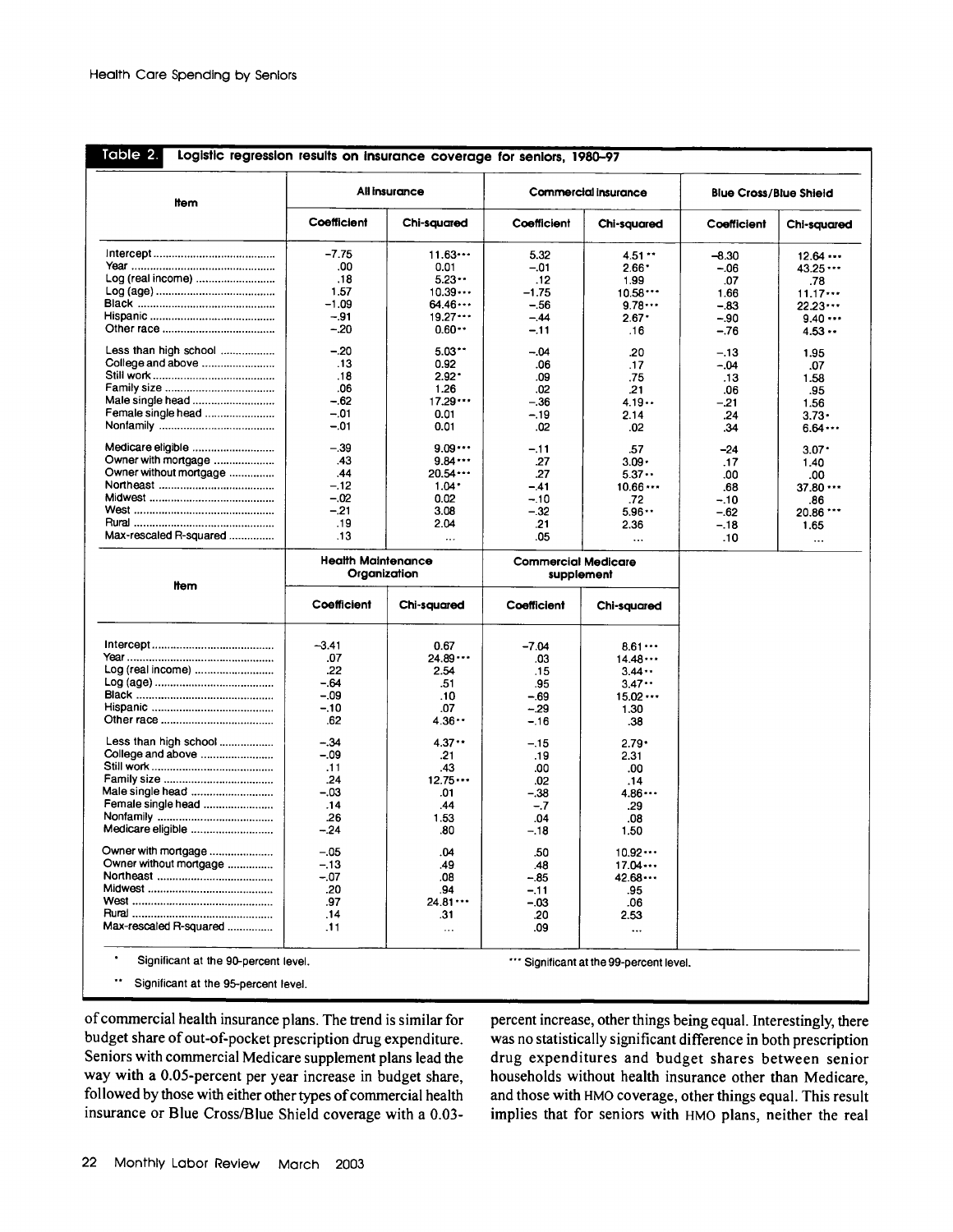|                                      |             | Dollar amount (1997 dollars) | <b>Budget share (in percent)</b> |             |
|--------------------------------------|-------------|------------------------------|----------------------------------|-------------|
| <b>Item</b>                          | Coefficient | t-value                      | Coefficient                      | t-value     |
|                                      | $-878.24$   | $-1.53$                      | $-7.10$                          | $-2.06$ **  |
|                                      | 2.36        | 1.01                         | .01                              | .82         |
| Having commercial insurance * year   | 8.86        | 4.01                         | .03                              | 2.61        |
| Having Blue Cross/Blue Shield * year | 8.59        | 3.93                         | .03                              | 2.19        |
|                                      | .11         | .03                          | $-.02$                           | $-.86$      |
| Having Medicare supplement * year    | 11.93       | $5.91$ ***                   | .05                              | 4.15        |
|                                      | $-18.43$    | $-.93$                       | $-.59$                           | $-4.91$     |
|                                      | 380.51      | 3.10                         | 3.73                             | $5.05$ ***  |
|                                      | $-60.15$    | $-1.64$ *                    | $-.44$                           | $-1.99$     |
|                                      | $-185.80$   | $-3.29$ $$                   | $-1.16$                          | $-3.41$ *** |
|                                      | $-82.96$    | $-1.27$                      | $-.61$                           | $-1.54$     |
| Less than high school                | 24.53       | 1.10                         | .53                              | 3.99        |
|                                      | $-41.25$    | $-1.25$                      | $-.59$                           | $-2.97$ *** |
|                                      | $-34.89$    | $-1.35$                      | $-.32$                           | $-2.06$ **  |
|                                      | $-6.22$     | $-.46$                       | $-.10$                           | $-1.23$     |
|                                      | $-307.37$   | $-7.80$ ***                  | $-1.34$                          | $-5.64$ *** |
|                                      | $-245.90$   | $-8.03$ ***                  | $-.58$                           | $-3.17$     |
|                                      | $-116.43$   | $-3.48$                      | $-.24$                           | $-1.18$     |
|                                      | $-107.20$   | $-3.20$                      | $-80$                            | $-3.95$ *** |
|                                      | $-67.55$    | $-1.91$ *                    | $-.40$                           | $-1.87$ *   |
| Owner without mortgage               | $-35.47$    | $-1.39$                      | $-.11$                           | $-.74$      |
|                                      | $-161.27$   | $-5.58$ ***                  | $-1.15$                          | $-6.59$     |
|                                      | $-33.12$    | $-1.19$                      | $-22$                            | $-1.33$     |
|                                      | $-105.40$   | $-3.41$ ***                  | $-.73$                           | $-3.94$ *** |
|                                      | $-12.19$    | $-.36$                       | .05                              | .23         |
|                                      | $\cdots$    | .08                          | $\cdots$                         | .08         |

expenditure on, nor the budget share for prescription drugs increased in a statistically significant manner from 1980 to 1997.

Total after-tax income was found to be negatively associated with the budget share of out-of-pocket expenditures on prescription drugs, while the association between real dollar amount and income was not statistically significant. Age was positively associated with both the dollar amount on, and budget share for out-of-pocket prescription drug expenditures. Both non-Hispanic Black seniors and Hispanic seniors were found to spend less on prescription drugs, compared with non-Hispanic White seniors, other things being equal. Seniors with less than a high school education spent more on prescription drugs in terms of budget share, compared with seniors with a high school education. Those with a college or post college education spent the least on prescription drugs in terms of budget share. Seniors who were still working at the time of the interview had lower budget shares for prescription drugs, compared with those who were not working.

Family type was associated with expenditures on out-ofpocket prescription drugs. Married-couple households spent more on prescription drugs, both in terms of dollar amount and budget share, compared with all other types of families. Seniors who were homeowners with a mortgage allocated less money to prescription drugs, compared with renters, probably because of their high budget share for housing. Compared with seniors living in the urban South, seniors living in the urban Northeast and in the urban West spent less money on prescription drugs, both in dollar amount and in budget share forms.

*Insurance coverage and total health care expenditure.* For seniors without additional health insurance coverage, the inflation-adjusted total dollar amount spent on health care decreased from 1980 to 1997, by about \$19 per year, whereas the total budget share for health care also decreased by about 0.10 percent per year since 1980. (See table 4.) However, for seniors with health insurance coverage other than Medicare, both the dollar amount and the budget share for health care increased over the years, with those having a commercial Medicare supplement leading the way at about a  $$75$  (\$93.05 -\$18.50) increase per year, followed by those with Blue Cross/Blue Shield and other types of commercial insurance at about a \$68 increase per year. The increase in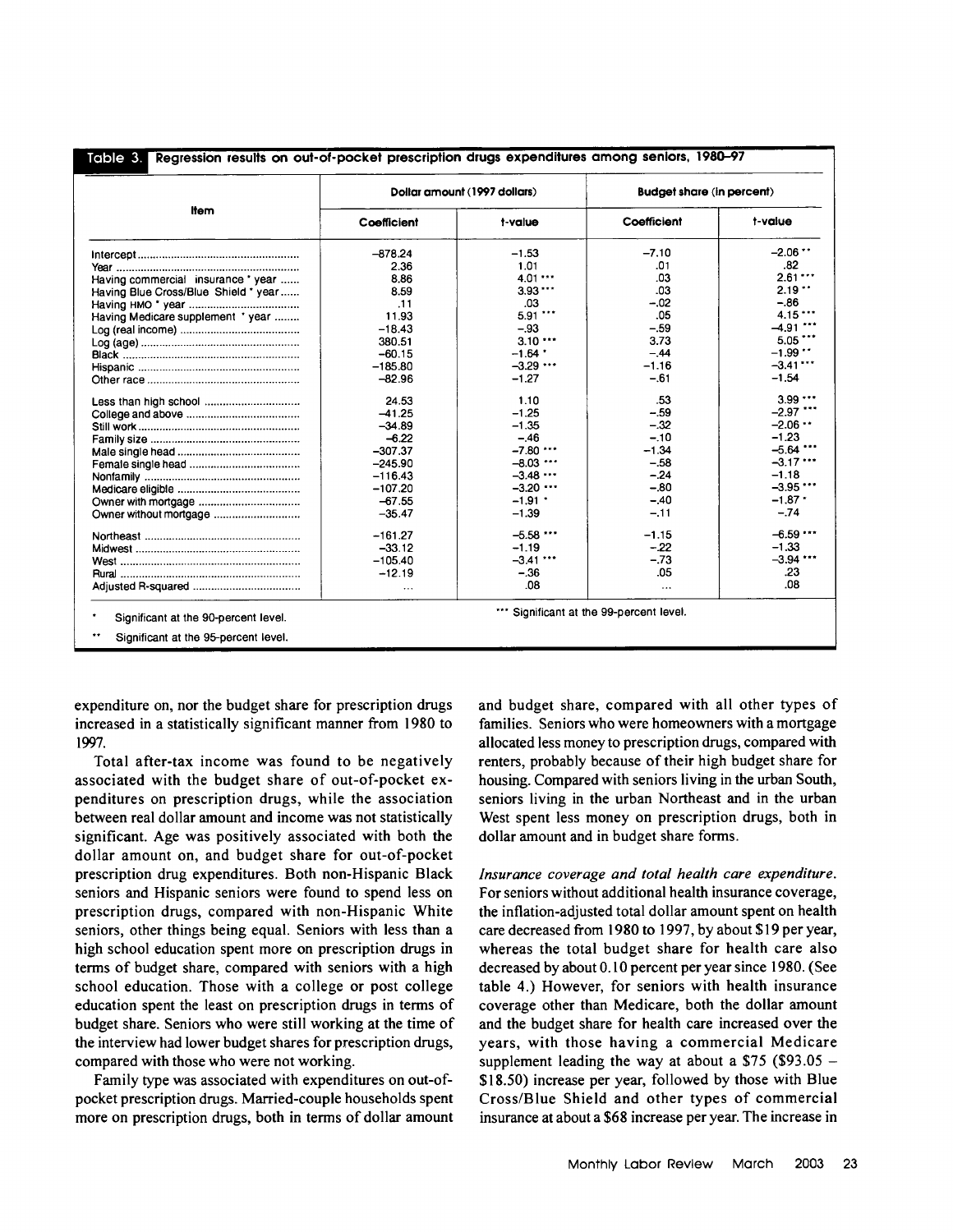**Regression results on out-of-pocket total health care expenditures among seniors, 1980-97** Ie 4-

| Item                                  | Dollar amount (1997 dollars) |            | <b>Budget share (in percent)</b> |            |  |
|---------------------------------------|------------------------------|------------|----------------------------------|------------|--|
|                                       | Coefficient                  | t-value    | Coefficient                      | t-value    |  |
|                                       | $-8831.94$                   | $-5.78$    | $-62.82$                         | $-7.88$    |  |
|                                       | $-18.50$                     | $-2.98$    | $-.10$                           | $-2.95$    |  |
| Having commercial insurance * year    | 87.70                        | $14.91***$ | .35                              | 11.55      |  |
| Having Blue Cross/Blue Shield * year. | 85.83                        | 14.78      | .39                              | $12.80***$ |  |
|                                       | 61.28                        | $7.30***$  | .21                              | 4.73       |  |
| Having Medicare supplement * year     | 93.05                        | 17.33      | .38                              | 13.41      |  |
|                                       | 151.75                       | 2.88       | $-2.25$                          | $-8.19$    |  |
|                                       | 2276.43                      | $6.97***$  | 22.88                            | $13.43***$ |  |
|                                       | $-368.63$                    | $-3.77$    | $-2.19$                          | $-4.29$    |  |
|                                       | $-565.70$                    | $-3.76$    | $-2.87$                          | $-3.66$    |  |
|                                       | $-385.67$                    | $-2.21$    | $-1.07$                          | $-1.18$    |  |
| Less than high school                 | $-160.36$                    | $-2.71$    | 1.17                             | 3.80       |  |
| College and above                     | 48.13                        | .55        | $-2.32$                          | $-5.05$    |  |
|                                       | 67.83                        | .99        | $-.53$                           | $-1.49$    |  |
|                                       | 10.95                        | .30        | $-.50$                           | $-2.62$    |  |
|                                       | $-1100.75$                   | $-10.50$   | $-3.77$                          | $-6.90$    |  |
| Female single head                    | $-1106.90$                   | $-13.58$   | $-2.15$                          | $-5.04$    |  |
|                                       | $-726.74$                    | $-8.17$    | $-2.22$                          | $-4.79$    |  |
|                                       | $-15.58$                     | $-.17$     | $-1.43$                          | $-3.08***$ |  |
| Owner with mortgage                   | 25.00                        | .27        | $-.86$                           | $-1.76"$   |  |
| Owner without mortgage                | 76.91                        | 1.13       | 1.04                             | 2.94       |  |
|                                       | $-246.35$                    | $-3.20$    | $-2.16$                          | $-5.39***$ |  |
|                                       | $-53.64$                     | $-.72$     | $-.09$                           | $-0.22$    |  |
|                                       | $-31.38$                     | $-.38$     | $-1.06$                          | $-2.48$    |  |
|                                       | $-124.69$                    | $-1.40$    | .26                              | .57        |  |
|                                       | .32                          | $\cdots$   | .24                              | $\cdots$   |  |

total expenditures on health care was the smallest for seniors with HMO coverage, at about \$43 per year. Budget share followed a similar pattern, with seniors who had Blue Cross/ Blue Shield or commercial Medicare supplement coverage leading the way at 0.29 percent or 0.28 percent increase per year, followed by seniors with other types of commercial insurance at 0.25 percent per year, and those with HMO coverage at 0.11 percent per year.

For seniors, the higher the household after-tax income, the higher the total health care expenditure, holding insurance coverage and other household characteristics constant. However, total after-tax income had a negative relationship with the budget share for health care expenditure when other things were controlled. Age was positively correlated with a senior household's total out-of-pocket health care expenditure. Non-Hispanic Black and Hispanic seniors were found to spend less on health care, both in dollar amount and in budget share terms, compared with non-Hispanic White seniors. Seniors of other races were found to spend less on total health care expenditures, but not in terms of budget share. The results also show that total health expenditures were more of a burden to seniors with lower levels of education, but less of a burden to seniors with college or more education, compared with seniors who had a high school education.

Family size generally had a negative relationship with the budget share for health care, other things being equal. Compared with all other types of households, married-couple households spent more money on health care and allocated a higher budget share for such care, holding other things equal. Total out-of-pocket health care costs were less of a burden to seniors who were eligible for Medicaid, compared with those who were not; homeowners with a mortgage, compared with renters; and seniors who lived in the urban Northeast and urban West, compared with those living in the urban South. However, homeowners without a mortgage allocated a larger share of their total expenditure to health care than renters, other things being equal.

### **Discussion**

As the baby-boom generation ages, health care costs become an important area of concern. Typically, seniors spend more on health care than do younger members of the population, as they tend to have more health problems with greater severity. Medicare, which covers virtually all seniors aged 65 and older, was designed to help seniors avoid catastrophic costs associated with hospital stays and use of medical services. The original designers of the plan, however, did not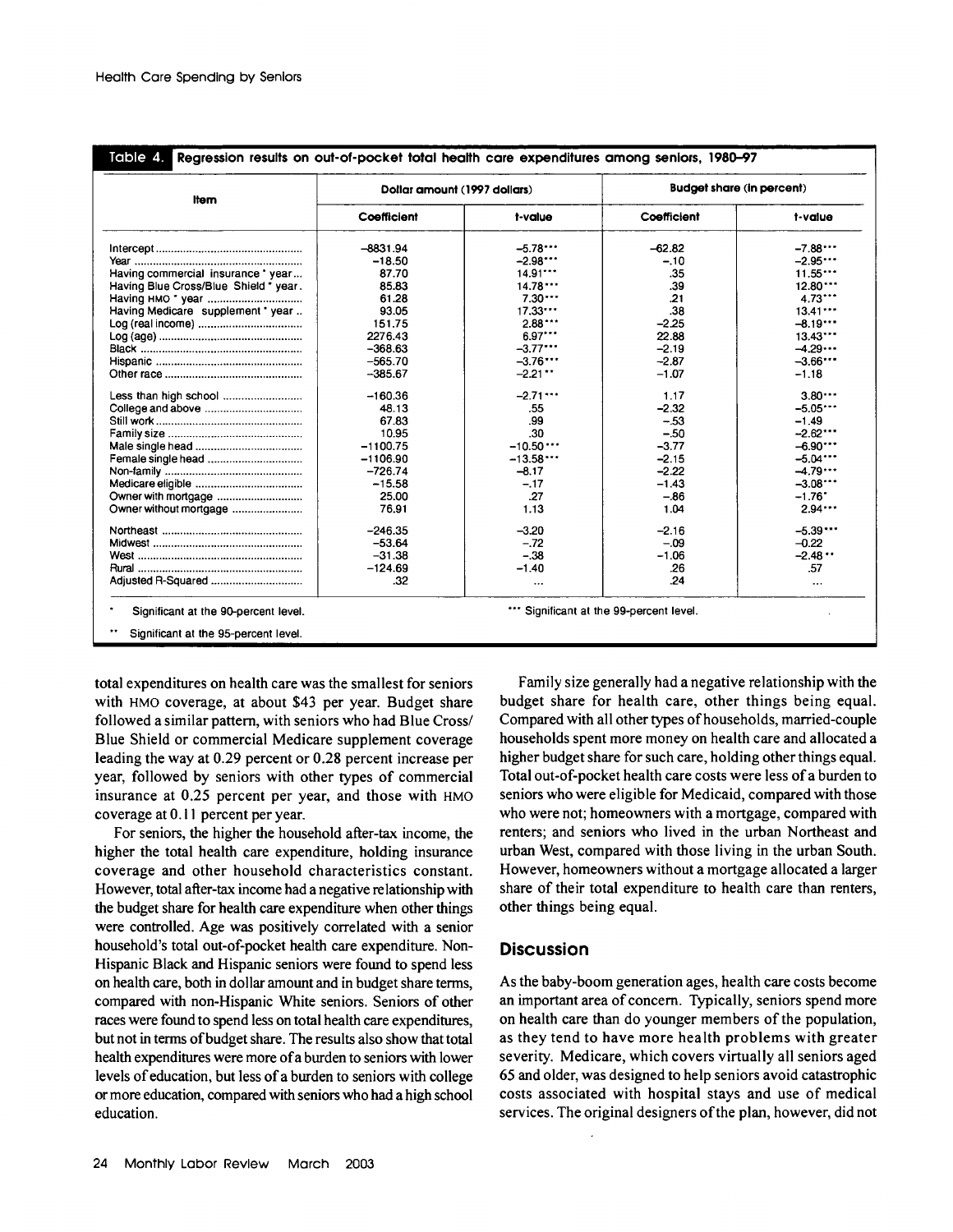foresee the impact that an aging population, increased longevity, and rising health care costs would have on the ability of Medicare to pay claims. The lack of prescription drug coverage as well as other coverage gaps has encouraged many seniors to purchase additional health insurance to supplement their Medicare coverage.

*Points for debate.* The dramatic rise in prescription drug costs in recent years has sparked a debate. Some argue that seniors would be better off if prescription drugs were covered under Medicare.<sup>26</sup> Others cite the size of Medicare's current financial liabilities and contend that such a plan would wastefully duplicate coverage that nearly 3 in 4 seniors already have through Medicaid and private insurance. This group of debaters prefers to allow seniors to choose their health coverage in the market and giving them tax-advantaged ways of saving to cover their own health expenses such as using a Roth IRA as a medical savings account.<sup>27</sup> Still others would target the pharmaceutical companies themselves, requiring price controls or shorter periods of patent protection. <sup>28</sup>

There are problems with each solution offered. Covering prescription drugs under Medicare will certainly increase the financial demands placed on the Nation's largest public insurance program. Meeting these financial demands could mean a reallocation of public dollars to the program at the expense of meeting other needs. However, to leave it to the seniors to cover their own health expenses requires the means to do so be available, both in terms of market choices and seniors' own financial resources. Currently, many insurers are cutting back on coverage and passing additional costs on to the ultimate health consumer, reducing market choices. Seniors with relatively high income and asset holdings may be able to finance their health care needs through the purchase of insurance or out-of-pocket payments. Seniors with low income and few assets can draw on Medicaid. Seniors who have low to moderate income and asset holdings, however, may not be able to finance health care or prescription drug costs. While the idea of using a Roth IRA to help cover health costs has appeal, the law governing Roth IRAs would have to be changed. Currently, only earned income can be deposited into an Roth IRA and only 18 percent of those aged 65 and older have earned income from employment. Further, unless deposits are held for 5 years, they cannot earn interest tax-free. This rule would discourage the type of deposits and withdrawals needed to pay for health care goods and services.<sup>29</sup> Placing price controls on, or reducing patent protection for prescription drugs could discourage investment in research and development of new drugs. And, although the cost of prescription drugs is high, to the extent such drugs help seniors to avoid or minimize hospital stays, they might lead to a cost savings overall.

*Outcomes and indications.* Results of this study indicate that, in both real dollar amounts and budget shares, the outof-pocket costs that seniors pay for health care in general and prescription drugs in particular have increased, except for seniors with either no additional health insurance other than Medicare or seniors with HMO insurance in addition to Medicare. Other than those with HMOs, the seniors who had insurance coverage in addition to Medicare, on average, spent more on health care and prescription drugs than those who had Medicare coverage only. This fact suggests possible adverse selection, with those who perceive a need for additional coverage purchasing and utilizing the provisions of such coverage.

The increasing use of HMO plans and commercial Medicare supplements and the decreasing use of other commercial health insurance or Blue Cross/Blue Shield might be due to a changing health care market during the years examined in this study. Rising health care costs in the 1980s encouraged growth **of** HMO plans. These plans incorporated the cost of care in the premium dollar paid, emphasized preventative care, and restricted access to more expensive specialists. Typically, out-of-pocket costs consisted of the premium payment and nominal co-pay for each physician visit. Other commercial health insurance and Blue Cross/Blue Shield policies in contrast, required the consumer to pay for health care out-ofpocket first and then would reimburse dollars spent according to a benefit schedule. Thus, the HMO plans could not only limit out-of-pocket costs per physician visit, but also could make such costs more predictable, which is important to seniors living on a relatively fixed income.

Overall, our results indicate that using a managed care approach to meet the prescription drug needs of seniors can help keep costs down. However, whether such an approach is the most cost-effective and whether it is capable of maximizing social welfare is open to debate.

*Limitations.* The CE survey provides data on household level out-of-pocket spending on health care over a broad span of time. In this respect, it is a good data set to use to examine trends in health care spending. However, the CE survey gives no insight into the health condition of survey respondents. Because health condition is certainly an important factor in health care spending, this limitation can reduce the explanatory power of the multivariate models in this study. Also, the CE survey gives no information on the specific provisions of health insurance policies held by a consumer unit. And, expenditure information is collected at the household level instead of the individual level. Whereas other sources of data, such as the Medical Expenditure Panel Survey (MEPS),<sup>30</sup> report greater detail about respondents' health conditions and specific health insurance coverage, the data are available for only limited points in time.